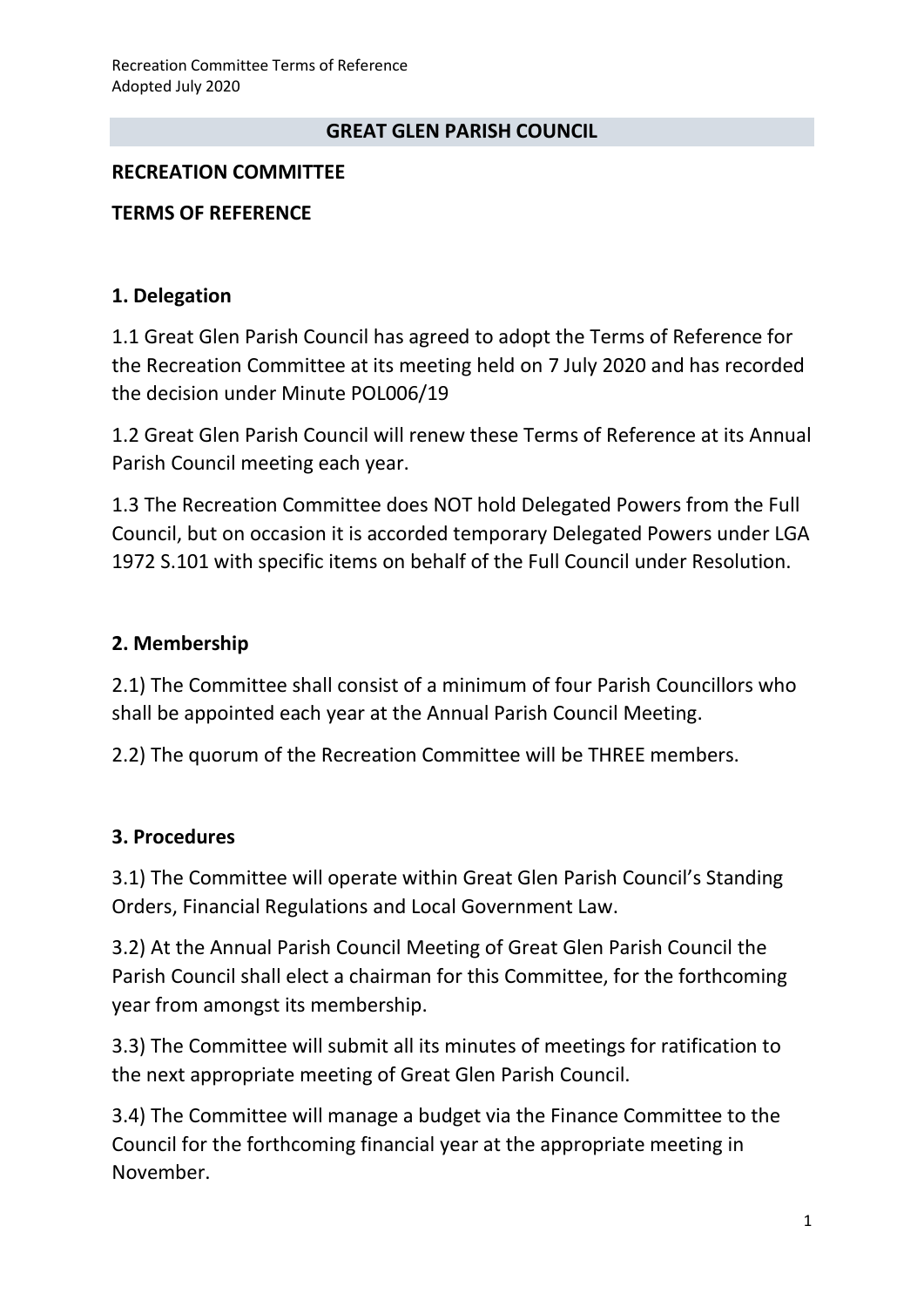3.5) The Parish Clerk will provide administrative support for the Committee.

## **4. Meeting Dates**

4.1 The schedule of meetings shall be agreed at the Annual Parish Council meeting.

4.2 The Committee shall meet three times a year as a minimum.

# **5. Committee Functions**

The Committee shall:

5.1 Oversee the upkeep, maintenance and improvement of the Parish Council Cemetery, including bedding plants.

5.2 Oversee the upkeep, maintenance and improvement of the Peace Garden, including bedding plants, pergolas and seats.

5.3 Oversee the upkeep, maintenance and improvement of the Recreation Ground.

5.4 Seek to increase the role of Great Glen Parish Council in the management, maintenance and upkeep of open spaces throughout the Parish, including flower tubs and bedding plants.

5.5 Recommend any maintenance and improvements of all Parish Council land connected with the functions controlled by the Committee.

5.6 Proactively support the development of events on open spaces and identify opportunities for improvement.

5.7 Consider ways to provide, improve and upgrade recreational and open space facilities for the benefit of the Parish.

5.8 Be responsible for overseeing the Parish Council's Health and Safety Policy in all areas that the Committee manages, with particular reference to the Recreation Ground, the Children's Play Area and the Games Area .

5.9 Receive Annual RoSPA Reports and consider appropriate actions to ensure that Health and Safety issues are addressed.